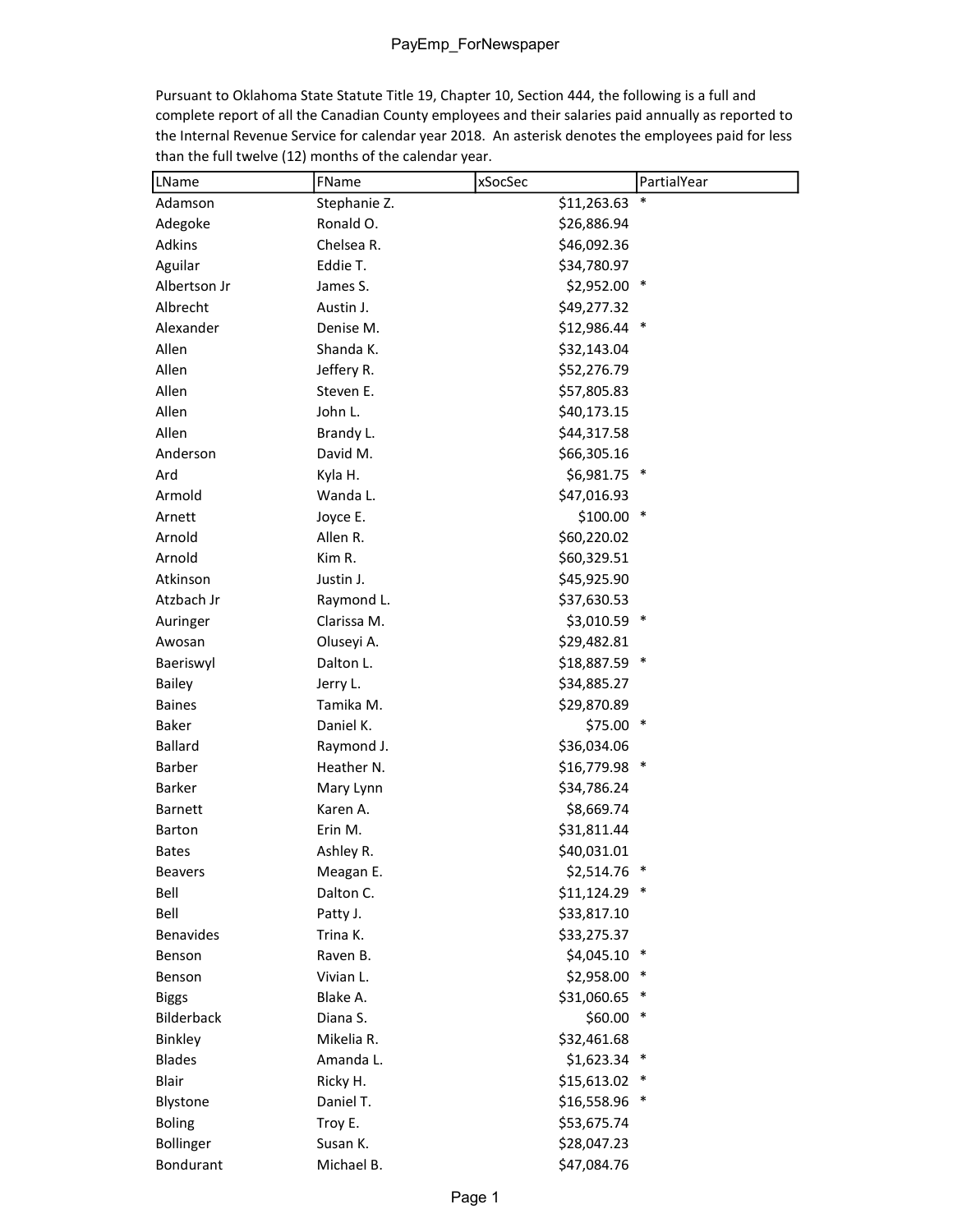| Botone            | Eliza S.       | \$48,401.29 |   |
|-------------------|----------------|-------------|---|
| Bouillon          | Jeffrey A.     | \$31,776.87 |   |
| <b>Bowers</b>     | Cyndie R.      | \$54,392.32 |   |
| Box               | Colton S.      | \$23,440.05 |   |
| Boykin            | Novella J.     | \$175.00    |   |
| Boyle             | John T.        | \$17,432.06 |   |
| <b>Bradley</b>    | Naomi N.       | \$18,984.06 |   |
| <b>Bradley</b>    | Patsy J.       | \$45.00     |   |
| <b>Bramlett</b>   | Valerie J.     | \$44,612.58 |   |
| <b>Branch</b>     | Brad A.        | \$36,053.00 |   |
| <b>Branton</b>    | Wanda F.       | \$23,812.13 |   |
| <b>Bridges</b>    | John L.        | \$57,332.80 |   |
| <b>Bridges</b>    | Kyle A.        | \$49,020.19 |   |
| <b>Bridges Jr</b> | Ronnie D.      | \$3,211.10  |   |
| <b>Briggs</b>     | Jacob C.       | \$32,052.57 |   |
| <b>Brinlee</b>    | Jordan L.      | \$5,427.07  |   |
| <b>Brockhaus</b>  | Marilyn K.     | \$100.00    |   |
| <b>Brooks</b>     | Makayah S.     | \$10,397.19 | ∗ |
| <b>Brooks III</b> | John G.        | \$28,547.97 |   |
| <b>Brothers</b>   | D Shea N.      | \$18,045.11 |   |
| Brown             | Eddie R.       | \$26,036.68 |   |
| Brown             | Dianne F.      | \$26,863.57 |   |
| Brown             | Jeffery A.     | \$38,684.66 |   |
| Brown             | Jordan M.      | \$46,000.01 |   |
| <b>Bruce</b>      | Eric D.        | \$41,665.01 |   |
| <b>Buckley</b>    | Dennis R.      | \$18,711.25 |   |
| <b>Burchfield</b> | Michael L.     | \$41,607.57 |   |
| <b>Burkland</b>   | Morgan E.      | \$1,005.86  |   |
| Bush              | Joanne M.      | \$42,413.94 |   |
| <b>Byers</b>      | Marcie L.      | \$23,445.64 |   |
| Bynum             | Chandrika G.   | \$15,813.87 |   |
| Bynum             | Stacey H.      | \$34,284.88 |   |
| Cabrera           | Justina A.     | \$13,739.19 |   |
| Calascione        | Michael V      | \$10,650.56 |   |
| Caldwell          | Jeffrey S.     | \$33,338.68 |   |
| Caldwell          | Kathryn N.     | \$30,071.65 |   |
| Caldwell          | Christopher L. | \$9,586.11  |   |
| Caldwell          | Treva D.       | \$25,754.25 |   |
| Campbell          | Kendra L.      | \$41,081.18 |   |
| Campbell          | Daniel D.      | \$38,394.99 |   |
| Cannon            | Vaughn R.      | \$38,375.46 |   |
| Cantwell          | Jonathan S.    | \$13,396.10 |   |
| Carmack           | Travis L.      | \$827.00    |   |
| Carrell           | Miranda D.     | \$39,453.32 |   |
| Carter            | Clyde B.       | \$40,725.03 |   |
| Cash              | Deanne R.      | \$39,476.64 |   |
| Cates             | David W.       | \$39,702.13 |   |
| Cedillo           | Mario D.       | \$36,341.70 |   |
| Chancellor        | Christopher L. | \$5,462.41  |   |
| Chapman           | Donna K.       | \$41,096.88 |   |
| Christie          | Jeanette C.    | \$100.00    |   |
| Clements          | Larry D.       | \$165.00    |   |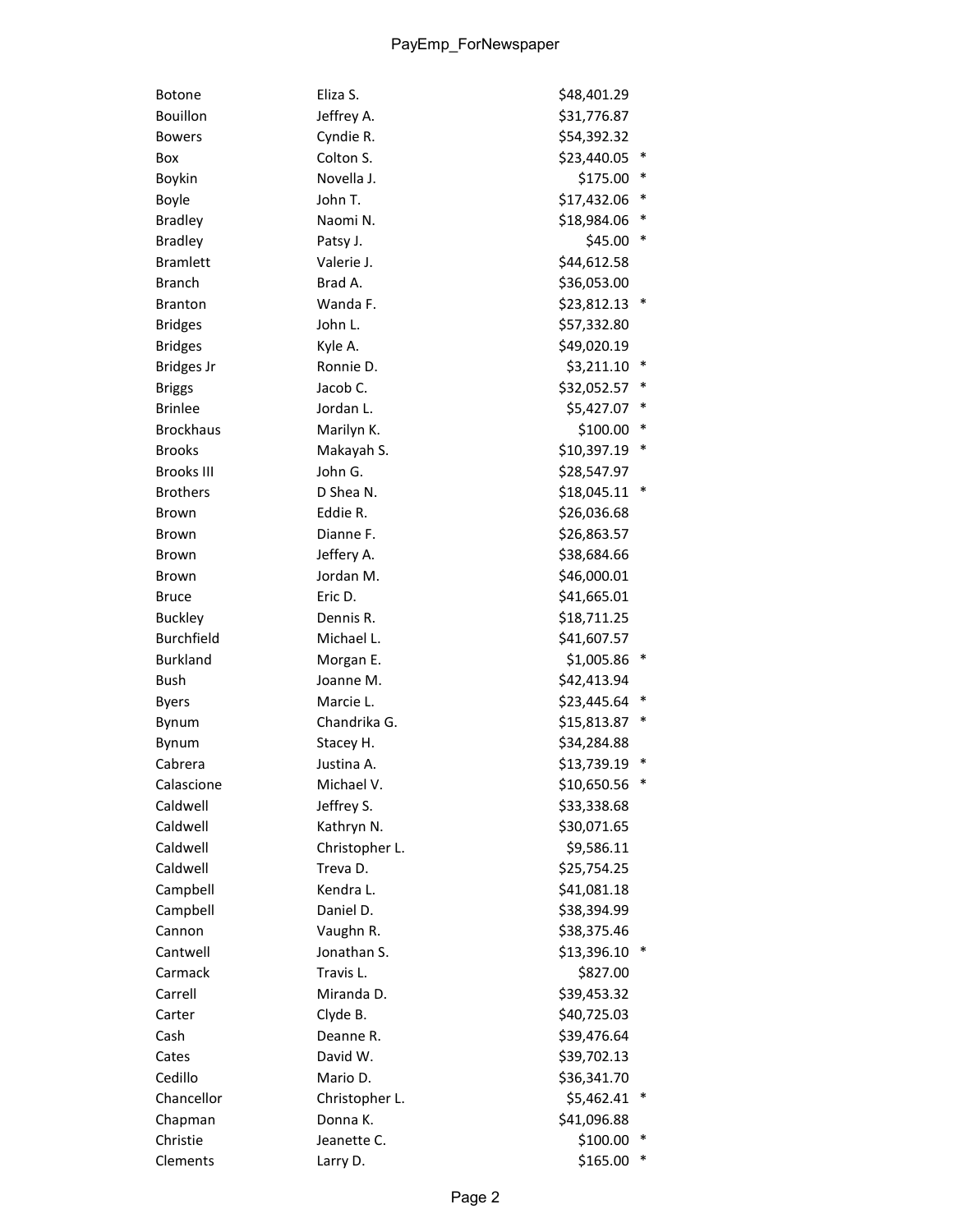| Colley        | Angel M.       | \$49,184.60 |        |
|---------------|----------------|-------------|--------|
| Compton       | Walter S.      | \$25,983.38 |        |
| Conant        | Vicki L.       | \$31,139.43 |        |
| Connally      | Betty L.       | \$9,113.76  |        |
| Conner        | Jennifer D.    | \$40,977.17 |        |
| Contreras     | Christopher    | \$53,487.41 |        |
| Corkery       | Amy L.         | \$36,435.98 |        |
| Corner        | Courtney C.    | \$832.00    |        |
| Cornish       | Shawna C.      | \$52,063.21 |        |
| Costilla      | Mara Y.        | \$13,282.40 |        |
| Cotner        | Jana L.        | \$5,571.16  | *      |
| Cowart        | Glenn G.       | \$55,703.48 |        |
| Cox           | Tonia R.       | \$21,541.87 |        |
| Crawford      | Marcus K.      | \$4,173.43  |        |
| Cruz III      | William        | \$8,858.29  |        |
| Culhane       | William P.     | \$18,758.53 |        |
| Cullen        | Bennie L.      | \$48,187.80 |        |
| Cunningham    | Billy B.       | \$46,895.67 |        |
| Curington     | Gregg          | \$15.00     | $\ast$ |
| DallaRosa     | Joe A.         | \$35,660.98 |        |
| Davidson      | Jessica E.     | \$156.71    |        |
| Davis         | Walter R.      | \$15.00     |        |
| Davis         | Doretta Ann    | \$90.00     | ∗      |
| Dawson        | Lacey R.       | \$52,415.24 |        |
| Dawson        | Brian L.       | \$3,023.00  | $\ast$ |
| Dawson        | Barbara A.     | \$31,237.08 |        |
| Day           | Virginia L     | \$15.00     | ∗      |
| DeBrouse      | Rebecca B.     | \$30,429.40 |        |
| Dellinger     | Bryan P.       | \$45,464.38 |        |
| Devine        | Joshua S.      | \$9,808.03  |        |
| Dillingham    | <b>Blake W</b> | \$13.90     |        |
| Donoho        | Johnny E.      | \$15.00     |        |
| Dow           | Sydney N.      | \$13,975.33 |        |
| Dray          | Sierra E.      | \$1,633.73  | *      |
| Duggan        | Matthew J.     | \$41,752.00 |        |
| Duggan        | Rhydonia L.    | \$63,317.48 |        |
| Duncan        | Jack E.        | \$34,074.85 |        |
| Duncomb       | Jeremiah I.    | \$40,287.16 |        |
| Dunkin        | Sarah A.       | \$5,502.03  |        |
| Dunkin        | Donnie L.      | \$34,554.99 |        |
| Dupler        | Sharon J.      | \$330.00    |        |
| Duran         | Marco A.       | \$31,985.34 |        |
| Eaton         | Holly N.       | \$42,493.31 |        |
| Edgeman       | Kathryn L.     | \$14,612.35 |        |
| Ellison       | Fletcher G.    | \$51,265.48 |        |
| Ellison       | Michael J.     | \$55,347.39 |        |
| Ellison       | Autumn G.      | \$7,532.52  | ∗      |
| EnglandMosley | Veronica       | \$33,855.69 |        |
| Escobar       | Geremy E.      | \$54,621.32 |        |
| Etheredge     | Chris          | \$34,041.71 |        |
| Evans         | Kimberly G.    | \$28,842.64 |        |
| Evans         | James R.       | \$20,910.80 |        |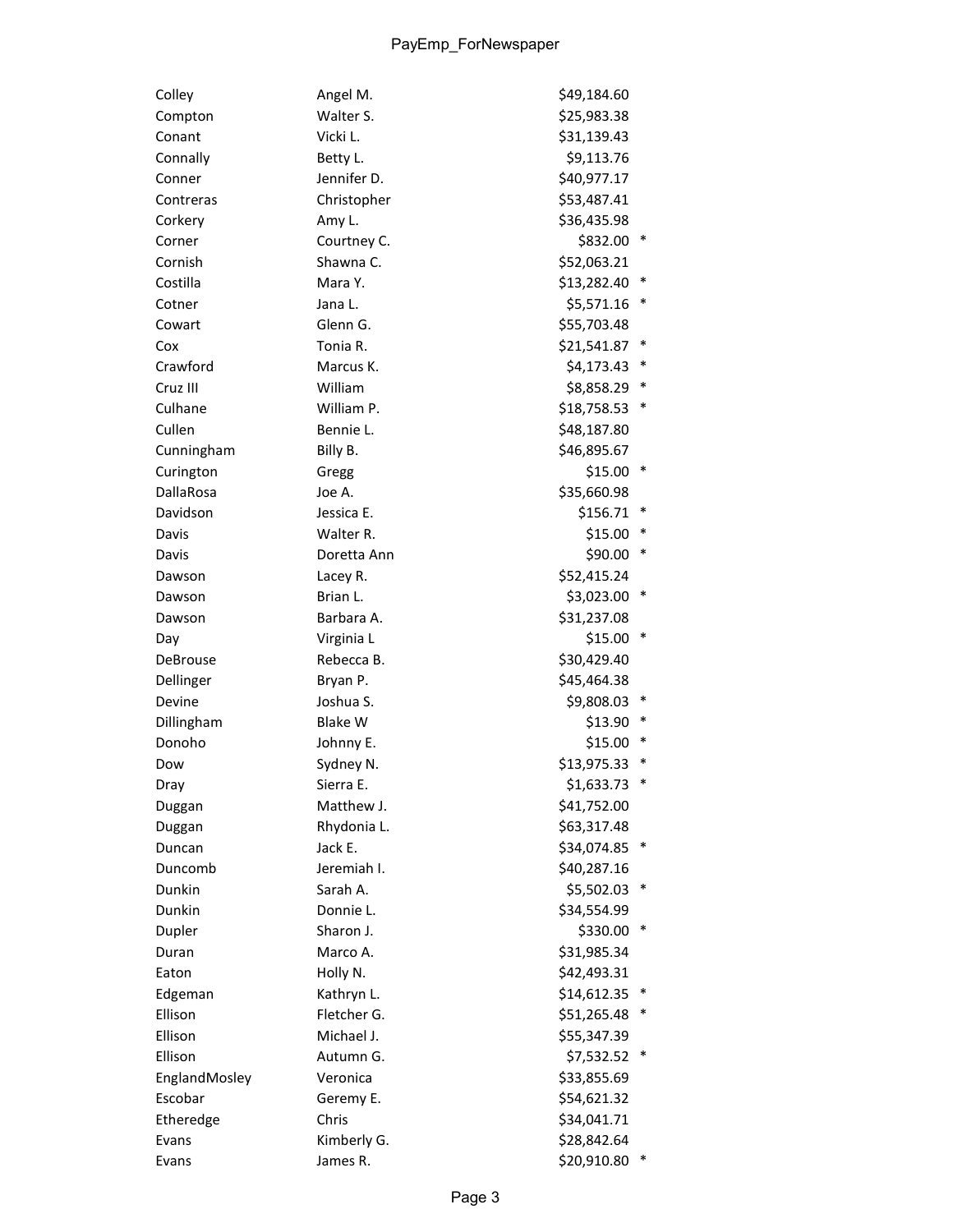| Farley         | Joe L.         | \$32,102.50 |   |
|----------------|----------------|-------------|---|
| Ferguson       | Jason R.       | \$26,507.10 |   |
| Fife           | Brian M.       | \$60,627.20 |   |
| Fincher        | Jonathan D.    | \$45,695.01 |   |
| Findley        | Christopher A. | \$33,732.87 |   |
| Finney         | Christian P.   | \$4,110.45  |   |
| Fish           | Gregory L.     | \$6,322.13  |   |
| Fisher         | Tanya R.       | \$441.87    |   |
| Fitzgerald     | Andre N.       | \$9,611.27  |   |
| Fleetwood      | Jared S.       | \$1,382.00  | * |
| Fletcher       | Robert W.      | \$41,919.53 |   |
| <b>Flowers</b> | Adam L.        | \$52,753.18 |   |
| Floyd          | William R.     | \$38,832.25 |   |
| Foster         | Joel A.        | \$48,884.31 |   |
| FoustRose      | Donna A.       | \$38,904.88 |   |
| Fox            | Karen L.       | \$54,037.07 |   |
| Fraker         | Stephanie H.   | \$797.10    |   |
| Franklin       | Joshua W.      | \$14,754.58 |   |
| Freeman        | LaTanya S.     | \$50,771.71 |   |
| Fuston         | Cydne D.       | \$16,084.81 |   |
| Gabrish        | Cynthia B.     | \$19,741.90 |   |
| Gang           | Jeanne         | \$305.00    |   |
| Garcia         | Tracy A.       | \$10,520.33 |   |
| Garrett        | Lindsey M.     | \$44,883.33 |   |
| Garrett        | Diana L.       | \$42,002.00 |   |
| Gerten         | M Douglas      | \$46,637.68 |   |
| Gilles         | Ashley B.      | \$34,972.30 |   |
| Gilpen         | Elizabeth M.   | \$15.00     |   |
| Glass          | Jason S.       | \$58,369.09 |   |
| Glenn          | Deborah K.     | \$36,867.12 |   |
| Golden         | Jerry A.       | \$39,688.80 |   |
| Gonzalez       | Laura R.       | \$17,559.58 |   |
| Goodfellow     | Cassie L.      | \$31,558.30 |   |
| Gordon         | Edmond D.      | \$40,916.67 |   |
| Green          | Ashley N.      | \$13,192.74 |   |
| Green          | Reid L.        | \$15.00     |   |
| Grimes         | John M.        | \$23,015.50 |   |
| Gross          | Kathy L.       | \$35,830.43 |   |
| Grove          | Julia A.       | \$3,015.84  |   |
| Grove          | Robert L.      | \$18,482.34 |   |
| Guth           | Logan R.       | \$37,707.75 |   |
| Guy            | Jimmy D.       | \$10,114.84 |   |
| Hader          | Marc A.        | \$76,285.40 |   |
| Hagar          | Lauren A.      | \$36,418.54 |   |
| Hale           | Greg J.        | \$37,850.01 |   |
| Hall           | Courtney A.    | \$35,125.61 |   |
| Hall           | Chris N.       | \$275.00    | ∗ |
| Hall           | Jessica E.     | \$36,748.73 |   |
| Hall           | Christopher D. | \$12,197.29 |   |
| Hammond        | Loveta         | \$100.00    |   |
| Harper         | Deborah K.     | \$42,038.88 |   |
| Harper         | Veda L.        | \$90.00     |   |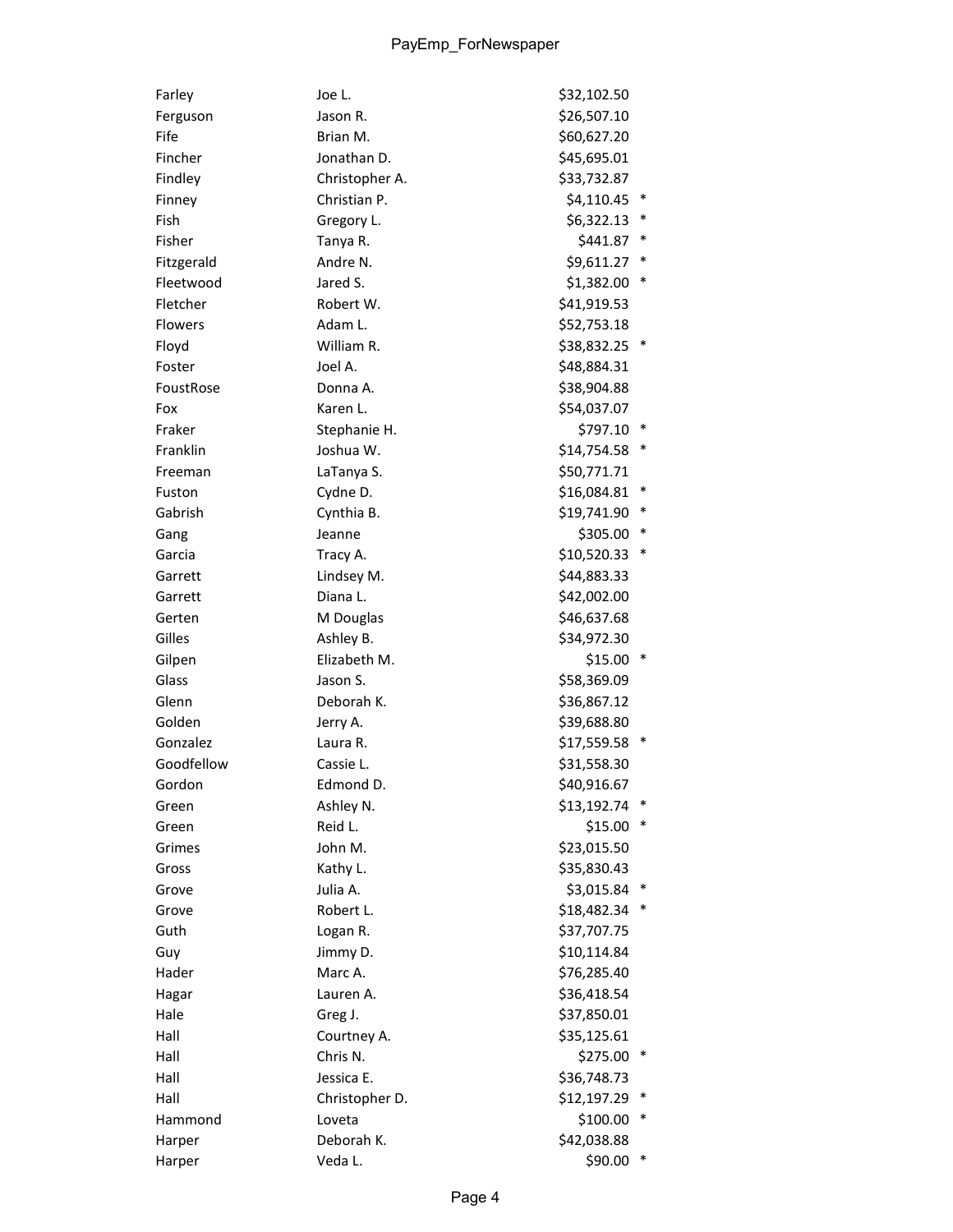| Harris       | Rodrick D. | $\ast$<br>\$18,816.37 |
|--------------|------------|-----------------------|
| Harrison     | Tyler L.   | \$42,600.38           |
| Headley      | K Leigh E. | \$47,433.47           |
| Hearon       | Christa L. | \$29,953.68           |
| Hendrick     | Jerry R.   | \$46,633.43           |
| Heupel       | Deanna     | $\ast$<br>\$45.00     |
| Hickerson    | Guy W.     | \$10,685.98           |
| <b>Hicks</b> | Thomas G.  | \$37,406.33           |
| Hill         | Joshua C.  | \$34,308.12           |
| Hirst        | V Marie    | \$72,587.77           |
| Hirst        | Gordon E.  | \$51,909.49           |
| Hodges       | Larry L.   | \$700.00              |
| Hoebing      | George C.  | \$30.00<br>∗          |
| Hoehner      | E Dewayne  | \$38,452.97           |
| Hofer        | Monica E.  | \$5,239.85<br>∗       |
| Hoffman      | Kent E.    | \$4,897.00            |
| Hoffman      | Gabriel M. | $\ast$<br>\$12,896.48 |
| Holbrook     | Judy L.    | \$33,421.89           |
| Holbrook     | Montana L. | \$38,168.19           |
| Holden       | Robert E.  | \$34,272.72           |
| Holmes       | Linda M.   | \$15.00               |
| Holsted      | Judy A.    | \$10,033.44           |
| Hooper       | Larisa M.  | \$30,309.29           |
| Hooper       | Jeffrie A. | \$2,723.94            |
| Horn         | Angela D.  | \$39,680.68           |
| House        | Marcus W.  | \$36,775.92           |
| Howard       | Eric J.    | \$32,240.69           |
| Howe         | Betty L.   | \$75.00               |
| Howeth       | Tammy M.   | \$58,582.69           |
| Hrdy         | Anna Marie | \$39,906.78           |
| Hubbard      | Timothy WB | \$310.00<br>$\ast$    |
| Hudson       | Caitlin L. | \$4,424.66            |
| Hunt         | Makylah E. | ∗<br>\$548.40         |
| Hunt         | Mary A.    | \$37,762.04           |
| Hunt         | Donna A.   | $\ast$<br>\$6,632.32  |
| Hurst        | Janice A.  | \$20.00               |
| Hutchings    | Taylor D.  | \$15,662.73<br>∗      |
| Iker         | Desirae N. | \$4,874.03<br>∗       |
| Jackson      | RoseAnne   | \$100.00<br>*         |
| Jantz        | Stephen J. | ∗<br>\$993.94         |
| Jantzen      | Sherry D.  | \$5,006.50            |
| Jarke        | Richard N. | ∗<br>\$11,385.00      |
| Jensen       | Krissi L.  | \$38,474.27           |
| Jett         | Matthew T. | \$50,546.75           |
| Johnson      | John B.    | \$20,942.19           |
| Johnson      | Jeremy B.  | \$48,419.45           |
| Johnson      | Craig E.   | \$31,804.35           |
| Johnson      | Leslie M.  | \$38,756.51           |
| Johnson      | Kevin A.   | \$37,075.82           |
| Johnson      | Jacob M.   | \$34,219.79           |
| Johnson      | Debora R.  | \$34,858.76           |
| Jones        | Tamira L.  | \$21,678.31<br>$\ast$ |
|              |            |                       |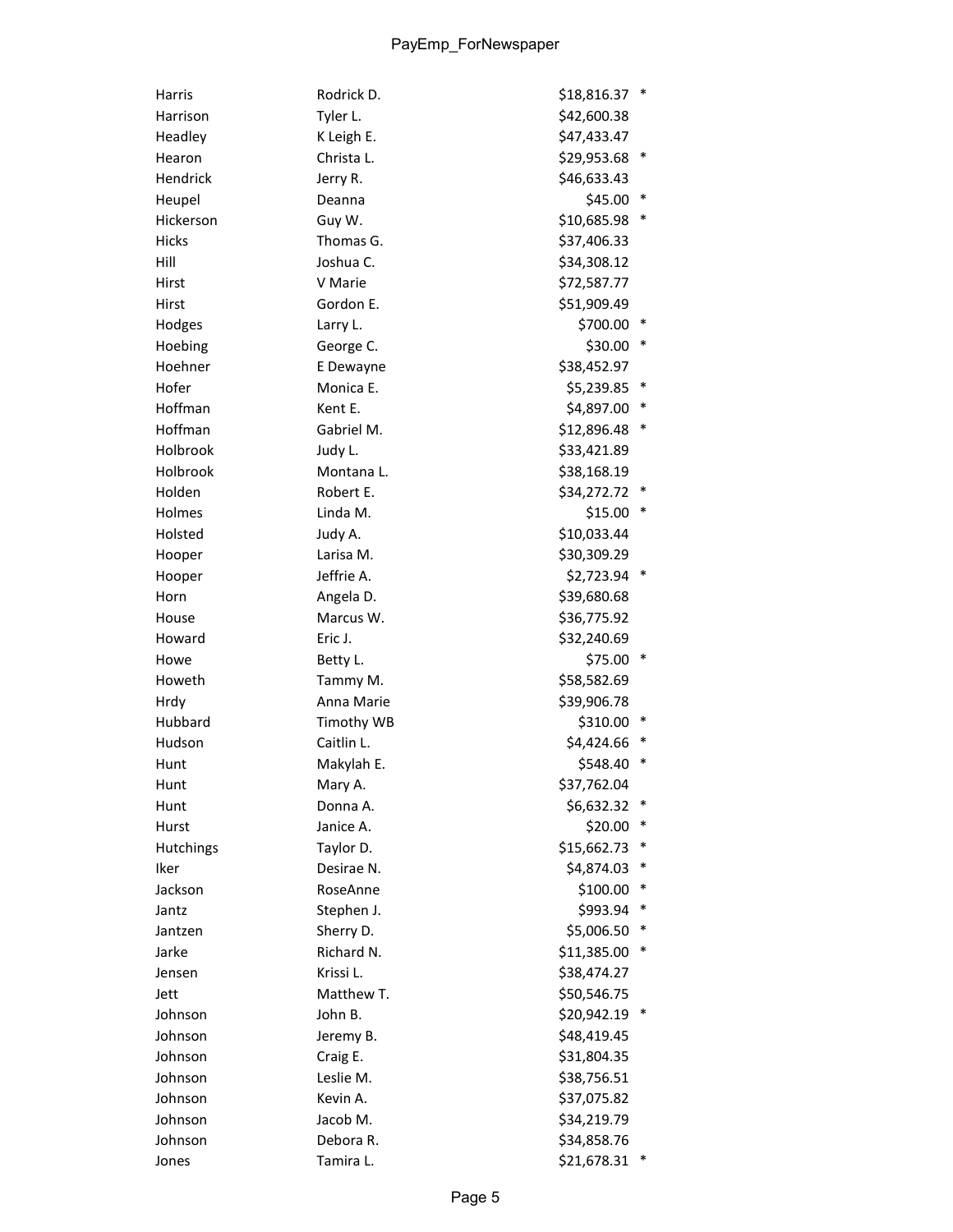| Jones     | Vivian      | \$350.00<br>*         |
|-----------|-------------|-----------------------|
| Jones     | Jennifer A. | \$32,180.67           |
| Jones     | Kathy L.    | \$22,383.12           |
| Jones     | Michelle A. | \$47,618.59           |
| Julian    | Rebecca A.  | \$40,384.43           |
| Kaes      | Kimberly A. | \$38,903.01           |
| Kara      | Tina M.     | \$35,547.57           |
| Keena     | Machelle R. | \$42,938.38           |
| Keller    | Monte L.    | \$52.56               |
| Kemp      | Deborah J.  | \$2,247.20<br>∗       |
| Kendrick  | Renee L.    | \$53,392.03           |
| Kendrick  | Scott K.    | \$49,720.66           |
| Kennedy   | Adrian H.   | \$9,232.78            |
| Kennedy   | Bryan E.    | $$215.00$ *           |
| Keys      | Tiffany N.  | \$38,452.76           |
| Kimble    | Kendra C.   | \$30.00<br>$\ast$     |
| Kirkley   | Cole V.     | \$601.20<br>∗         |
| Knott     | Audre K.    | \$13,797.00<br>$\ast$ |
| Koch      | Thomas R.   | \$3,182.63            |
| Koester   | Gerald R.   | \$51,535.12           |
| Koos      | Sherri A.   | \$47,849.85           |
| Kubiak    | Sandie R.   | \$25,266.02           |
| Laffoon   | Michael P.  | \$36,387.92           |
| Lally     | Karen M.    | \$30.00               |
| Lancaster | John H.     | \$53,162.12           |
| Lander    | Blaine L.   | \$25,379.00<br>∗      |
| Landrith  | Lynda D.    | \$732.84<br>∗         |
| Lang      | Dallas M.   | \$49,405.47           |
| Lanning   | Shirley J.  | \$52,869.91           |
| Larimer   | Michael S.  | \$55,121.74           |
| Lawrence  | Carol D.    | \$34,525.76           |
| Lawrence  | Lamar C.    | \$31,901.30           |
| Lawrence  | Davie T.    | \$39,579.26           |
| Laws      | Sheldon L.  | \$31,214.47           |
| Lawson    | Marquita A. | $$45.00$ *            |
| LeBeau    | Trent C.    | \$49,574.02           |
| Leck      | Carolyn M.  | \$71,996.26           |
| Lehew     | Brenda L.   | \$35,290.19           |
| Lemaster  | Derek K.    | \$25,345.91<br>$\ast$ |
| Leon      | Derika N.   | \$29,923.15           |
| Leverich  | Thomas D.   | \$30,173.12           |
| Lewellen  | Teela L.    | \$345.00              |
| Lewis     | Titus T.    | \$33,307.67           |
| Ley       | Charles F.  | \$47,164.03           |
| Liver     | Chayla R.   | \$29,292.49           |
| Lloyd     | Jennifer A. | \$39,553.49           |
| Lock      | Lonnie P.   | \$39,430.37           |
| Loe       | James D.    | \$30.00<br>∗          |
| Loggins   | Chera C.    | \$30,976.20           |
| Lott      | <b>Bart</b> | \$2,020.95            |
| Lowrance  | Richard A.  | \$15.00               |
| Maguire   | Tanya M.    | \$16,206.36           |
|           |             |                       |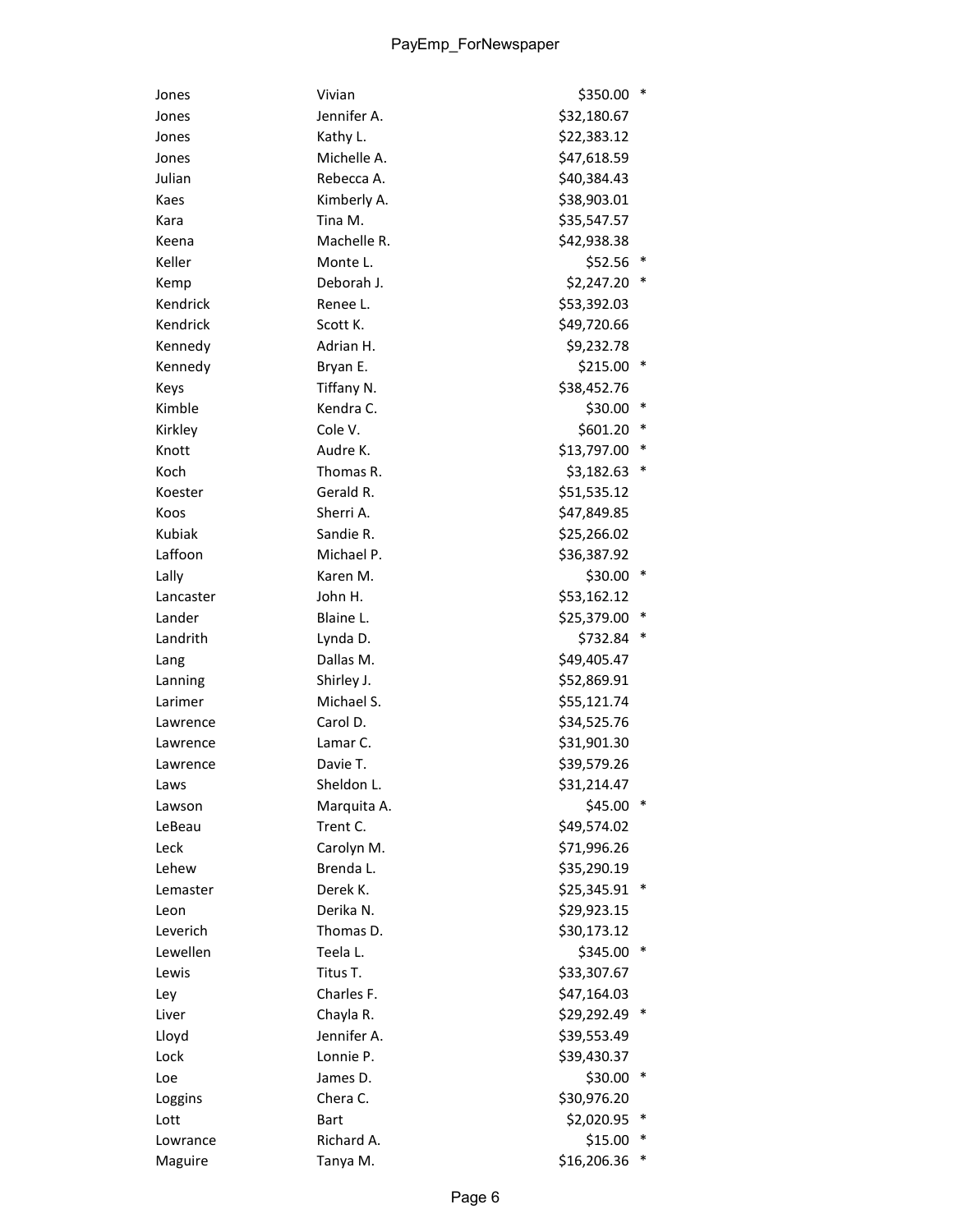| Maguire      | Lisa M.           | \$36,238.65 |        |
|--------------|-------------------|-------------|--------|
| Majors       | NaCole D.         | \$21,165.04 | ∗      |
| Mankin       | Bodie G.          | \$7,579.74  |        |
| Marquez      | Lena C.           | \$43,518.24 |        |
| Martin Jr    | Floyd D.          | \$15.00     | ∗      |
| Massey       | Eva E.            | \$61,376.36 |        |
| Massey       | Aubrey J.         | \$6,891.95  |        |
| Maxwell      | Dennis C.         | \$17,892.75 |        |
| McCaslin     | Aaron J.          | \$39,416.48 |        |
| McClain      | Melissa A.        | \$29,508.55 |        |
| McClendon    | Charlotte A.      | \$40,286.17 |        |
| McDonald     | Nathan W.         | \$43,254.36 |        |
| McDowell     | Bonnie C.         | \$20.00     |        |
| McFadden     | Eddie C.          | \$60.00     | ∗      |
| McKee        | Kayli S.          | \$5,085.68  | ∗      |
| McKelvey     | Britney D.        | \$1,596.91  | ∗      |
| Mead         | Troy S.           | \$11,823.46 |        |
| Mease        | John R.           | \$100.00    | *      |
| Melendez     | <b>Elsie Ruth</b> | \$75.00     | ∗      |
| Merritt      | Glenn R.          | \$4,975.50  |        |
| Merry        | Michael L.        | \$48,132.56 |        |
| Merry        | Christian M.      | \$13,151.00 |        |
| Meyer        | Allison I.        | \$27,569.94 |        |
| Michener     | Robert C.         | \$60.00     | ∗      |
| Mickle       | Lou Ann           | \$42,143.97 |        |
| Miller       | Meredith B.       | \$1,838.25  | ∗      |
| Mills        | Cedric B.         | \$38,379.97 |        |
| Mittelstaedt | Ted A.            | \$52,838.47 |        |
| Mize         | Justin L.         | \$49,209.70 |        |
| Moffat       | Susan L.          | \$100.00    | ∗      |
| Mohow        | Tammy L.          | \$40,114.95 |        |
| Moore        | Marcus D.         | \$1,430.08  |        |
| Moore        | David E.          | \$37,140.85 |        |
| Morgan       | Drayton M.        | \$28,209.11 |        |
| Morris       | John Y.           |             |        |
|              |                   | \$39,226.81 |        |
| Morrison     | Christopher D.    | \$48,790.66 |        |
| Morse        | Jimmy E.          | \$16,572.55 |        |
| Moss         | Ronda L.          | \$72,038.37 |        |
| Moya         | Lene C.           | \$39,305.26 |        |
| Mueller      | Lisa D.           | \$60.00     | ∗      |
| Muret        | Dennis J.         | \$360.00    |        |
| Murray       | Sherry D.         | \$58,880.96 |        |
| Mustain      | Travis M.         | \$42,357.15 |        |
| <b>Myers</b> | Charles D.        | \$45.00     |        |
| <b>Neff</b>  | Bradley D.        | \$52,718.79 |        |
| Newsom       | Devin S.          | \$2,495.84  |        |
| Nichols      | Cory J.           | \$3,997.88  |        |
| Nickels      | Jessica           | \$100.00    | $\ast$ |
| Nixon        | Katelynn R.       | \$8,669.10  |        |
| Noland       | Lucas R.          | \$16,088.85 |        |
| Norris       | Kelli L.          | \$11,819.83 |        |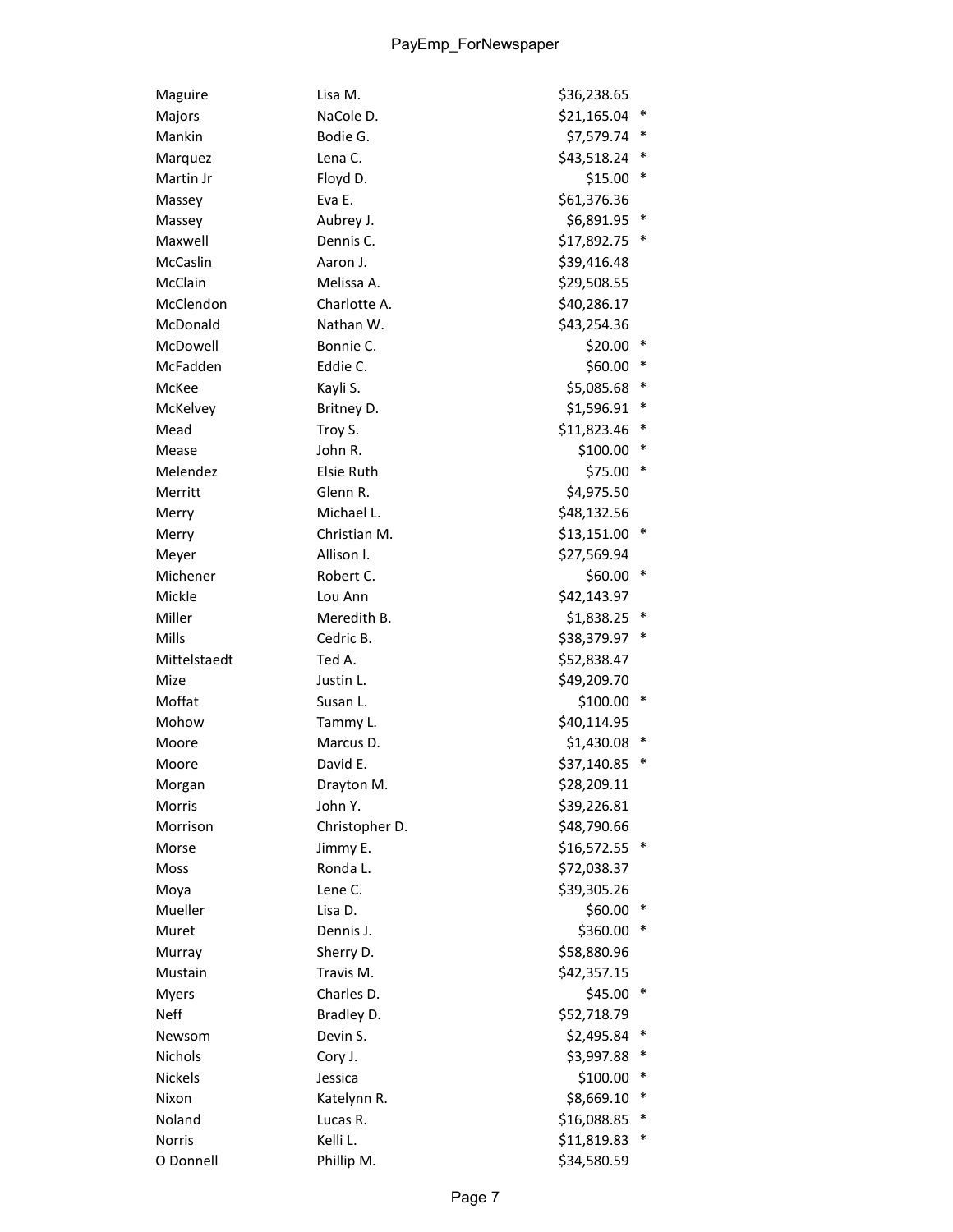| O Leary   | Brian M.     | \$49,464.11   | $\ast$ |
|-----------|--------------|---------------|--------|
| Olds      | Sharon M.    | \$105.00      | $\ast$ |
| Oliver    | Micah T.     | \$4,167.55    |        |
| Oneth     | Linda S.     | \$15.00       | $\ast$ |
| Orr       | Christine A. | \$42,670.77   |        |
| Orr       | John W.      | \$35,186.20   |        |
| Overton   | Cash B.      | \$16,035.05   |        |
| Owens     | Laurie E.    | \$4,817.50    |        |
| Owens     | Pamela A.    | \$36,939.80   |        |
| Palmer    | Cody L.      | \$46,791.36   |        |
| Palmer    | Bryon D.     | \$39,250.61   |        |
| Patswald  | Michael E.   | \$55,220.08   |        |
| Patterson | Sarah K.     | \$543.30      |        |
| Payne     | Randy G.     | \$29,069.53   |        |
| Payton    | Lesley M.    | \$15,311.37   | $\ast$ |
| Peavler   | Keri M.      | \$39,843.21   |        |
| Peffer    | Debbie A.    | \$35,268.50   | $\ast$ |
| Penick    | Jeremy L.    | \$6,460.59    | $\ast$ |
| Peters    | Michael R.   | \$38,293.51   |        |
| Phariss   | Carolyn M.   | \$0.00        | ∗      |
| Phillips  | Freddy C.    | \$50,545.65   |        |
| Plaster   | Aaron T.     | \$34,739.90   |        |
| Potts     | Kathy Robin  | \$3,984.62    | $\ast$ |
| Prather   | Virginia S.  | \$40.00       | ∗      |
| Pray      | Karen E.     | \$30.00       | ∗      |
| Preno     | Alisha N.    | \$1,267.13    | ∗      |
| Preno     | Sheila L.    | \$52,414.53   |        |
| Price     | Regenia A.   | \$60.00       | ∗      |
| Putman    | Ericka D.    | \$5,950.59    | ∗      |
| Putman    | Judith A.    | \$31,791.13   |        |
| Ramsey    | Lynda L.     | $$1,168.97$ * |        |
| Ramsey    | Diana L.     | \$50,106.37   |        |
| Raney     | Charles R.   | \$17,585.07   |        |
| Ransom    | Carla V.     | \$2,716.47    |        |
| Rawlings  | Pamela J.    | \$30.00       | $\ast$ |
| Reece     | Connor C.    | \$34,487.58   |        |
| Reed      | Jordan N.    | \$15,925.90   | ∗      |
| Reeves    | Patrick L.   | \$37,426.75   |        |
| Reuter    | Hayden E.    | \$32,392.18   |        |
| Reuter    | L Ross       | \$57,243.51   |        |
| Reynolds  | Bruce E.     | \$55,295.93   |        |
| Reynolds  | Paul D.      | \$51,607.81   |        |
| Rice      | Cynthia M.   | \$47,669.57   |        |
| Rice III  | Edmund M.    | \$43,646.59   |        |
| Richards  | Jacqueline   | \$43,668.99   |        |
| Riley     | Jeremy D.    | \$33,771.81   |        |
| Rinehart  | Susan E.     | \$60.00       | $\ast$ |
| Roberts   | Rachel D.    | \$31,800.20   |        |
| Roberts   | Debra J.     | \$3,333.00    |        |
| Robinson  | Jack D.      | \$36,934.69   |        |
| Rodriguez | Debra G.     | \$47,383.52   |        |
| Rodriguez | Guadalupe R. | \$42,005.69   |        |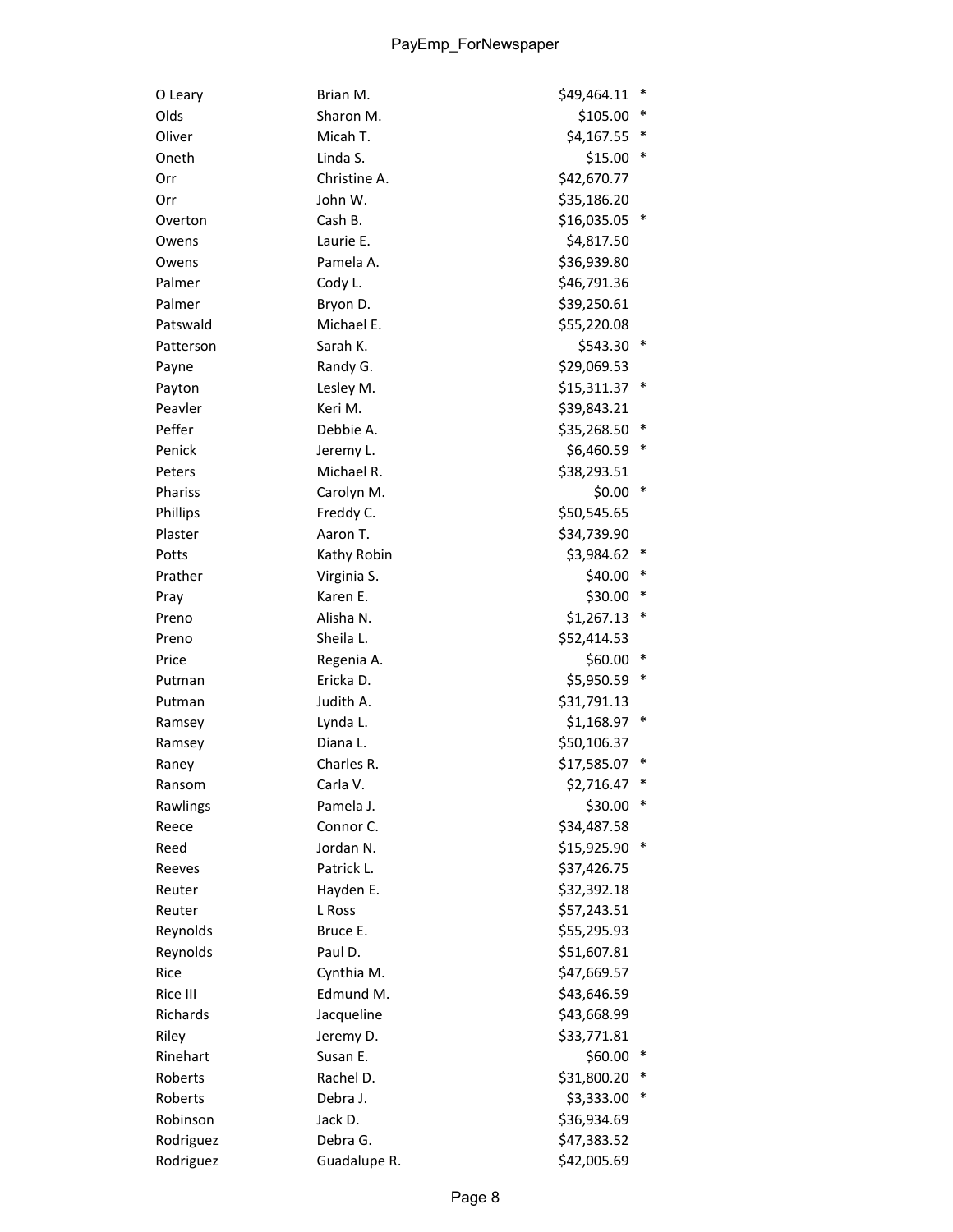| Rodriguez     | Judith         | \$31,731.22   |   |
|---------------|----------------|---------------|---|
| Rodriguez     | Diana L.       | \$7,618.27    | ∗ |
| Rogers        | Subrina A.     | \$36,994.04   |   |
| Rolen         | Steven R.      | \$60.00       | ∗ |
| Rose          | Krystal N.     | \$35,521.61   |   |
| Rother        | Mary L.        | \$38,628.38   |   |
| Rott          | Margaret A.    | \$20.00       |   |
| Royse         | Jarod C.       | \$30,747.67   |   |
| Russell       | John E.        | \$45.00       | ∗ |
| Rutherford    | Joshua W.      | \$35,440.91   |   |
| Ruzicka       | Paula D.       | \$35,261.35   |   |
| Salsman       | Larry H.       | \$15,347.50   |   |
| Sanders       | Brooke E.      | \$29,426.45   |   |
| Sanders       | Bertha J.      | \$2,237.00    |   |
| Schmidt       | Thomas A.      | \$2,709.12    | * |
| Schoolcraft   | Tasheena T.    | \$31,740.08   |   |
| Schwartz      | George M       | \$15.00       |   |
| Schwarz       | Mary Ann       | \$15.00       | ∗ |
| Schweitzer    | Jennifer F.    | \$39,431.61   |   |
| Seay          | Alice T.       | \$57,256.42   |   |
| Seidel        | James J.       | \$55,640.56   |   |
| Severson      | Ana Maria      | \$33,850.74   |   |
| Shanklin      | Mike E.        | \$41,804.77   |   |
| Sharp, Jr.    | Bill J.        | \$55,812.06   |   |
| Shaw          | Christopher A. | \$14,702.00   |   |
| Sheaffer      | Ardith         | \$50.00       |   |
| Sheaffer      | Rodney R.      | \$30.00       | ∗ |
| Shepherd Sr   | Stephen J.     | \$40,416.92   |   |
| Sherrill      | Brandon D.     | \$1,423.70    |   |
| Short         | Michael E.     | \$10,599.32   |   |
| Shultz        | Robert Mike    | \$75.00       | ∗ |
| Sides         | Melanie M.     | \$12,910.14   |   |
| <b>Skaggs</b> | Jason J.       | \$30,068.55   |   |
| Skidmore      | Kera D.        | \$37,248.66   |   |
| Skidmore      | Andrew T.      | \$11,405.90 * |   |
| Smith         | Jovan T.       | \$31,760.61   |   |
| Smith         | Brandon J.     | \$29,957.84   |   |
| Smith         | Chris D.       | \$18,583.66   |   |
| Smith         | Tanesia M.     | \$22,231.40   |   |
| Smith         | James C.       | \$15,014.61   | ∗ |
| Smith         | Billie S.      | \$1,431.78    |   |
| Smith         | Brandi S.      | \$37,786.53   |   |
| Smith         | James M.       | \$37,464.38   |   |
| Smith         | Parker J.      | \$3,753.70    |   |
| Smith         | Gloria M.      | \$11,544.71   |   |
| Snow          | Brian E.       | \$9,627.15    |   |
| Snow          | Veleah R.      | \$36,924.64   |   |
| Sonaggera     | Christopher R. | \$47,820.72   |   |
| Spann         | Brandon D.     | \$38,920.92   |   |
| Spencer       | Alyssa M.      | \$5,423.76    |   |
| Spruill       | James E.       | \$38,740.34   |   |
| Stamm         | Janet L.       | \$4,114.65    |   |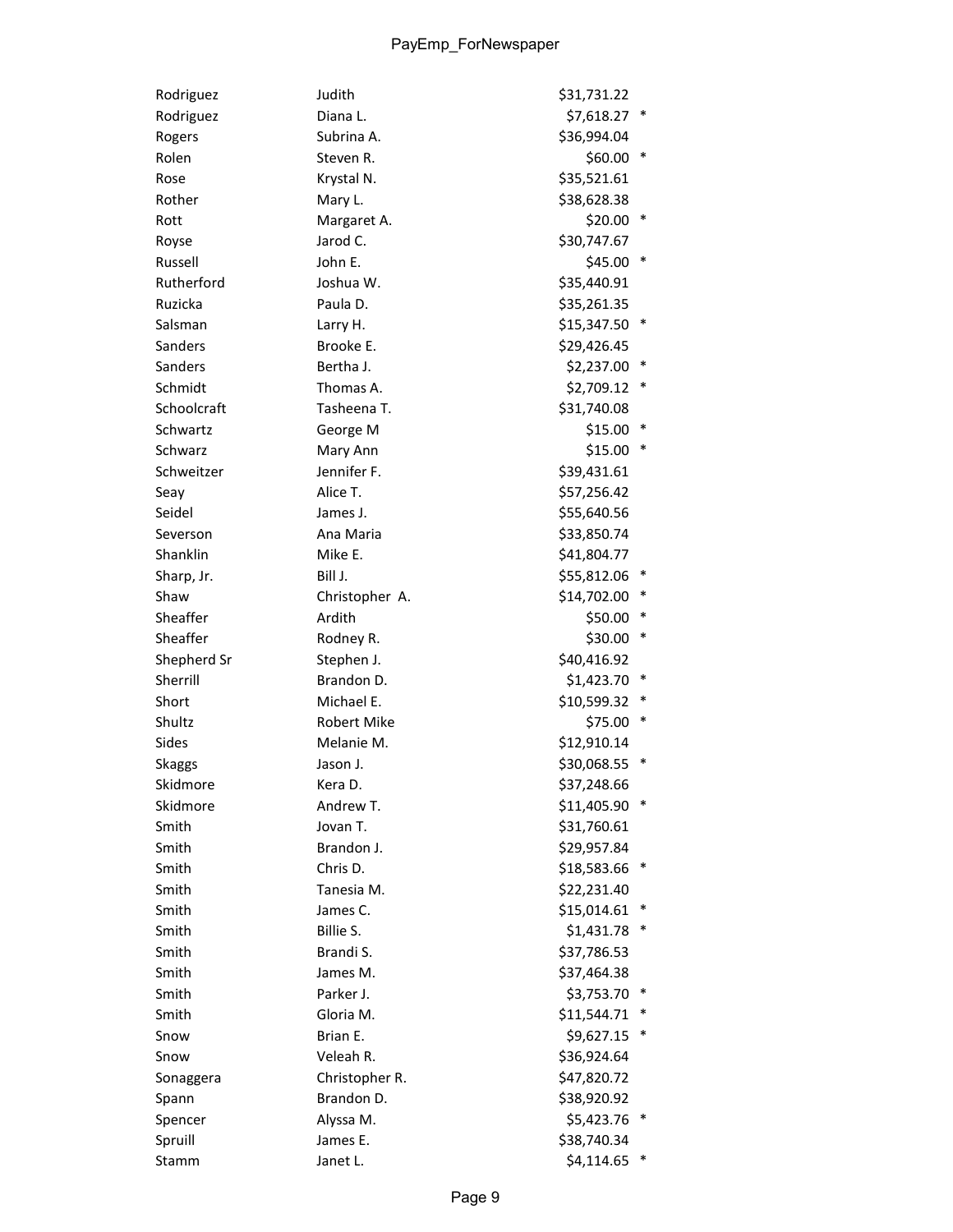| Stapp          | Kelly G.    | \$3,884.21  | ∗ |
|----------------|-------------|-------------|---|
| Staten         | Caleb A.    | \$43,901.31 |   |
| Steadman       | Sean W.     | \$3,338.31  |   |
| Steinbruck     | Jamie B.    | \$41,997.46 |   |
| Stejskal       | Carolyn J.  | \$20.00     |   |
| Stephens       | Penny L.    | \$27,694.40 |   |
| Stewart        | Jack C.     | \$67,563.32 |   |
| <b>Stine</b>   | Alicia M.   | \$37,168.04 |   |
| Stine          | Cody A.     | \$35,207.93 |   |
| <b>Stine</b>   | Jacob D.    | \$35,031.82 |   |
| <b>Stine</b>   | Carol E.    | \$45.00     |   |
| <b>Stine</b>   | Nicholas R. | \$27,699.12 |   |
| Stollard       | Richard L.  | \$2,513.95  |   |
| Stone          | Dorothy A.  | \$100.00    |   |
| Storm          | Barrett A.  | \$48,118.40 |   |
| Straka         | Margaret R. | \$30.00     |   |
| Stratz         | Michael A.  | \$60.00     |   |
| Stroh          | Lauren E.   | \$34,849.26 |   |
| Strong         | Stefanie M. | \$2,635.17  |   |
| Stuart         | Robert L.   | \$51,775.44 |   |
| Stuart         | Dani J.     | \$9,925.59  |   |
| Sutton II      | Howard A.   | \$39,303.89 |   |
| Swigart        | Kayli R.    | \$35,785.32 |   |
| Taylor         | Danielle N. | \$1,526.63  |   |
| Taylor         | Desiree N.  | \$11,613.88 |   |
| <b>Teeples</b> | Barbara A.  | \$0.00      |   |
| Thomas         | David R.    | \$19,308.61 |   |
| Thomas III     | Dennis E.   | \$16,666.98 |   |
| Thompson       | Suzanne     | \$898.62    |   |
| Thrift         | Jeffrey D.  | \$45,852.44 |   |
| Tipton         | Brad L.     | \$105.00    | ∗ |
| Todd Jr        | Andrew J.   | \$52,315.77 |   |
| Tran           | Tomy        | \$33,573.32 |   |
| <b>Travis</b>  | Anthony L.  | \$90.00 *   |   |
| Tripp          | Marissa D.  | \$37,517.16 |   |
| Tunender       | Phyllis I.  | \$100.00    |   |
| Tyler          | Cord M.     | \$11,604.31 |   |
| Tyler          | Kathryn E.  | \$30.00     |   |
| VanGundy       | Susan M.    | \$30.00     |   |
| Varney         | Melissa A.  | \$3,101.40  |   |
| Verser         | Nita J.     | \$38,914.75 |   |
| Walker         | Carl D.     | \$31,566.05 |   |
| Walker         | Jedidiah D. | \$35,199.20 |   |
| Walker         | Vickie L.   | \$34,944.61 |   |
| Walls          | Russell D.  | \$15,047.29 |   |
| Walsh          | Nicole E.   | \$18.53     |   |
| Ward           | Kevin L.    | \$55,865.35 |   |
| Ward           | Rebekah I.  | \$42,499.60 |   |
| Ward           | Ronnie J.   | \$28,605.12 |   |
| Ward           | Sarah E.    | \$30,330.09 |   |
| Warner         | Dalton M.   | \$32,261.78 |   |
| Warren         | Donna M.    | \$28,542.44 |   |